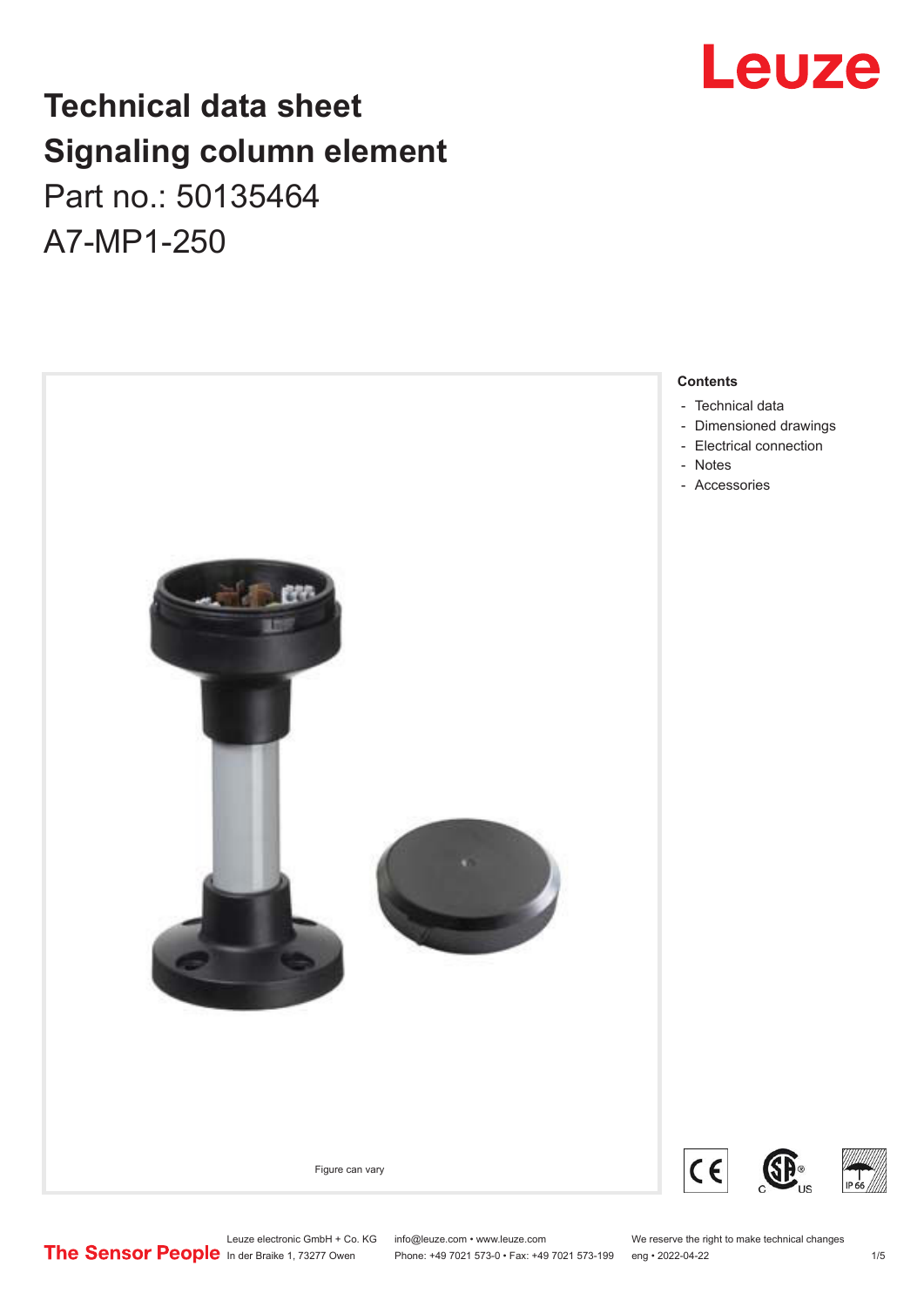**Number of end caps** 1 Piece(s)

#### <span id="page-1-0"></span>**Technical data**

# Leuze

| <b>Basic data</b>            |                           | <b>Environmental data</b>      |                                                                             |  |
|------------------------------|---------------------------|--------------------------------|-----------------------------------------------------------------------------|--|
| <b>Series</b>                | A7                        | Ambient temperature, operation | $-10$ 60 °C                                                                 |  |
| <b>Connection</b>            |                           | <b>Certifications</b>          |                                                                             |  |
| <b>Number of connections</b> | 1 Piece(s)                | Degree of protection           | IP 66, Only when mounted on a housing<br>with the same degree of protection |  |
| <b>Connection 1</b>          |                           | <b>Certifications</b>          | <b>CE</b>                                                                   |  |
| <b>Type of connection</b>    | Terminal                  |                                | <b>CSA</b>                                                                  |  |
| Type of terminal             | Tension spring technology | <b>Classification</b>          |                                                                             |  |
| <b>Mechanical data</b>       |                           | <b>Customs tariff number</b>   | 85318070                                                                    |  |
| Design                       | Cylindrical               | <b>ECLASS 5.1.4</b>            | 27371234                                                                    |  |
| Dimension (Ø x L)            | 70 mm x 282 mm            | <b>ECLASS 8.0</b>              | 27371234                                                                    |  |
| <b>Housing material</b>      | Metal                     | <b>ECLASS 9.0</b>              | 27371234                                                                    |  |
|                              | Plastic                   | <b>ECLASS 10.0</b>             | 27371234                                                                    |  |
| <b>Metal housing</b>         | Aluminum                  | ECLASS 11.0                    | 27371234                                                                    |  |
| Net weight                   | 243 g                     | <b>ECLASS 12.0</b>             | 27371234                                                                    |  |
| <b>Housing color</b>         | <b>Black</b>              | <b>ETIM 5.0</b>                | EC001259                                                                    |  |
|                              | Gray                      | <b>ETIM 6.0</b>                | EC001259                                                                    |  |
| Design of mounting device    | Base mounting             | <b>ETIM 7.0</b>                | EC001259                                                                    |  |
| Type of fastening, at system | Screw type / horizontal   |                                |                                                                             |  |
| <b>Module holder</b>         | One side                  |                                |                                                                             |  |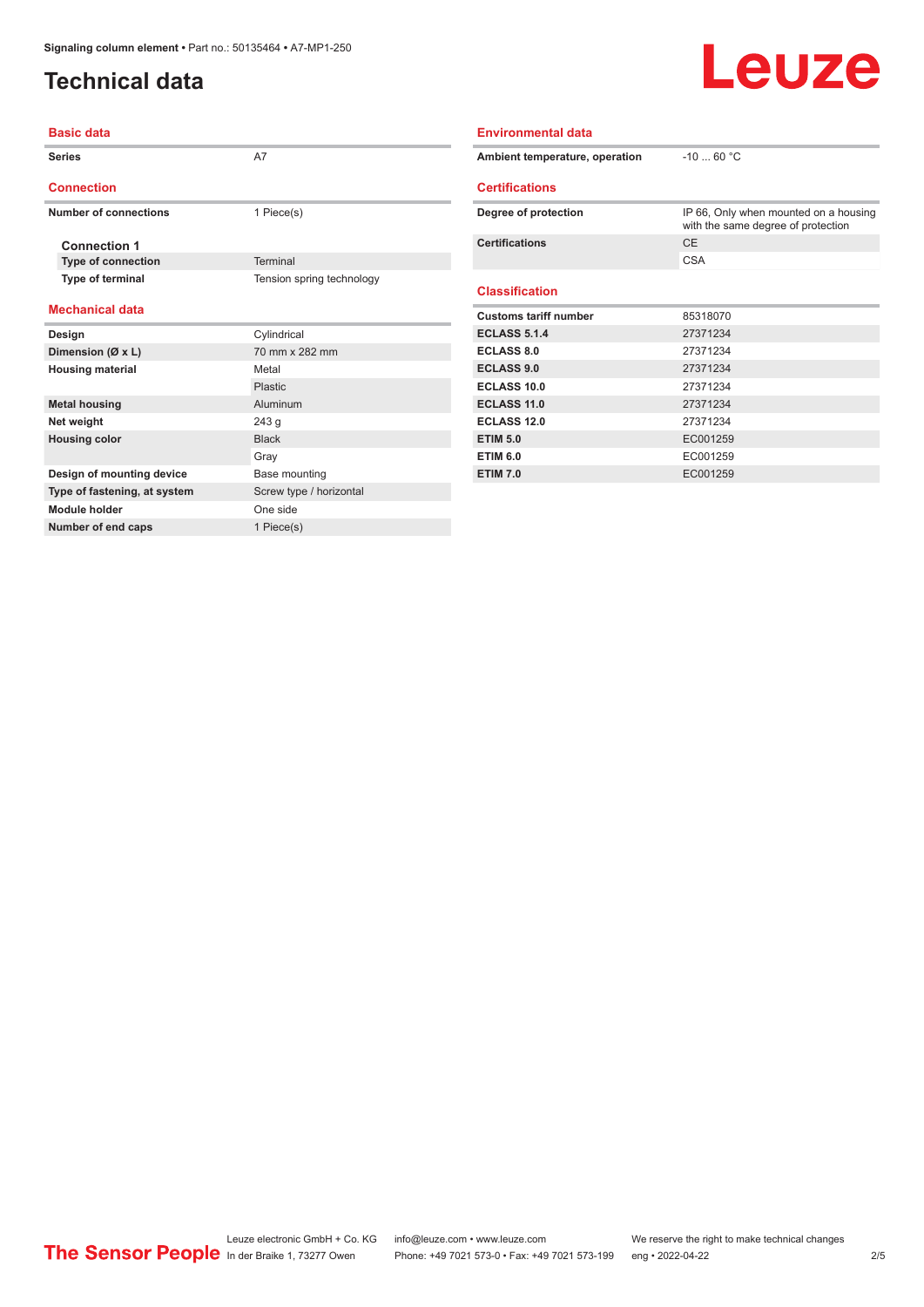#### <span id="page-2-0"></span>**Dimensioned drawings**

All dimensions in millimeters









### **Electrical connection**

**Connection 1**

| <b>Function</b>           | Voltage supply            |
|---------------------------|---------------------------|
| <b>Type of connection</b> | Terminal                  |
| Type of terminal          | Tension spring technology |
| No. of pins               | $6 - pin$                 |
|                           |                           |

**Terminal Assignment**

| в              | <b>Blue</b>   |
|----------------|---------------|
| G              | Green         |
| A              | orange/yellow |
| $\mathsf{R}$   | Red           |
| 0 <sub>V</sub> | <b>GND</b>    |
| W              | white/buzzer  |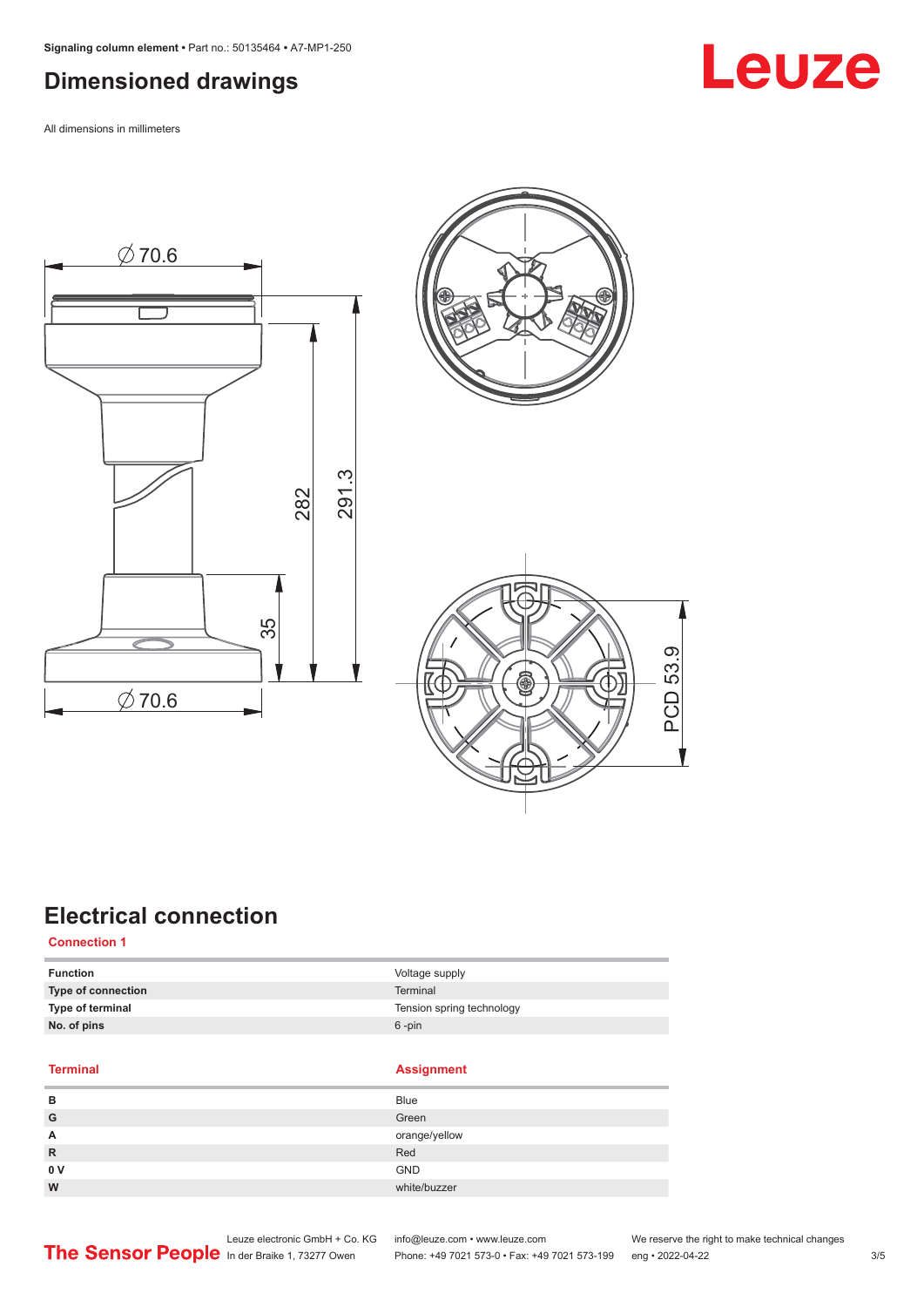#### <span id="page-3-0"></span>**Notes**

# Leuze



#### **Observe intended use!**

 $\%$  This product is not a safety sensor and is not intended as personnel protection.

 $\%$  The product may only be put into operation by competent persons.

 $\%$  Only use the product in accordance with its intended use.

#### **Accessories**

#### Mounting technology - Mounting brackets

| Part no. | <b>Designation</b> | <b>Article</b>              | <b>Description</b>                                                                        |
|----------|--------------------|-----------------------------|-------------------------------------------------------------------------------------------|
| 50142896 | A7-MW2             | Signaling column<br>element | Design: L shape<br>Version: Angle, L-shape<br>Fastening, at system: Through-hole mounting |

#### **General**

| Part no. | <b>Designation</b> | <b>Article</b>              | <b>Description</b>                                                                                                                                                                                                                                                                                                                                       |
|----------|--------------------|-----------------------------|----------------------------------------------------------------------------------------------------------------------------------------------------------------------------------------------------------------------------------------------------------------------------------------------------------------------------------------------------------|
| 50135462 | A7-V1-BZ1-M        | Signaling column<br>element | Signaling: Acoustic<br>Current consumption, max.: 70 mA<br>Design: Cylindrical<br>Diameter: 70 mm<br>Fastening: Bayonet system<br>Operational controls: DIP switch, 225° potentiometer<br>Ambient temperature: -10  60 °C<br>Degree of protection: IP 66<br>Tone type: Continuous or pulse tone<br>Sound pressure: 100 dB<br>Number of tones: 8 Piece(s) |
| 50138151 | A7-V1-BZ2-S        | Signaling column<br>element | Signaling: Acoustic<br>Current consumption, max.: 30 mA<br>Design: Cylindrical<br>Diameter: 70 mm<br>Fastening: Bayonet system<br>Operational controls: 225° potentiometer<br>Ambient temperature: -10  60 °C<br>Degree of protection: IP 66<br>Tone type: Continuous tone<br>Sound pressure: 105 dB<br>Number of tones: 1 Piece(s)                      |
| 50135457 | A7-V1-DS-R-T       | Signaling column<br>element | Signaling: Optical<br>Current consumption, max.: 50 mA<br>Design: Cylindrical<br>Diameter: 70 mm<br>Fastening: Bayonet system<br>Illuminant: LED/24V<br>Signal image: Continuous light<br>Lens color: Red<br>Angle of radiation: 360°<br>Ambient temperature: -10  60 °C<br>Degree of protection: IP 66                                                  |